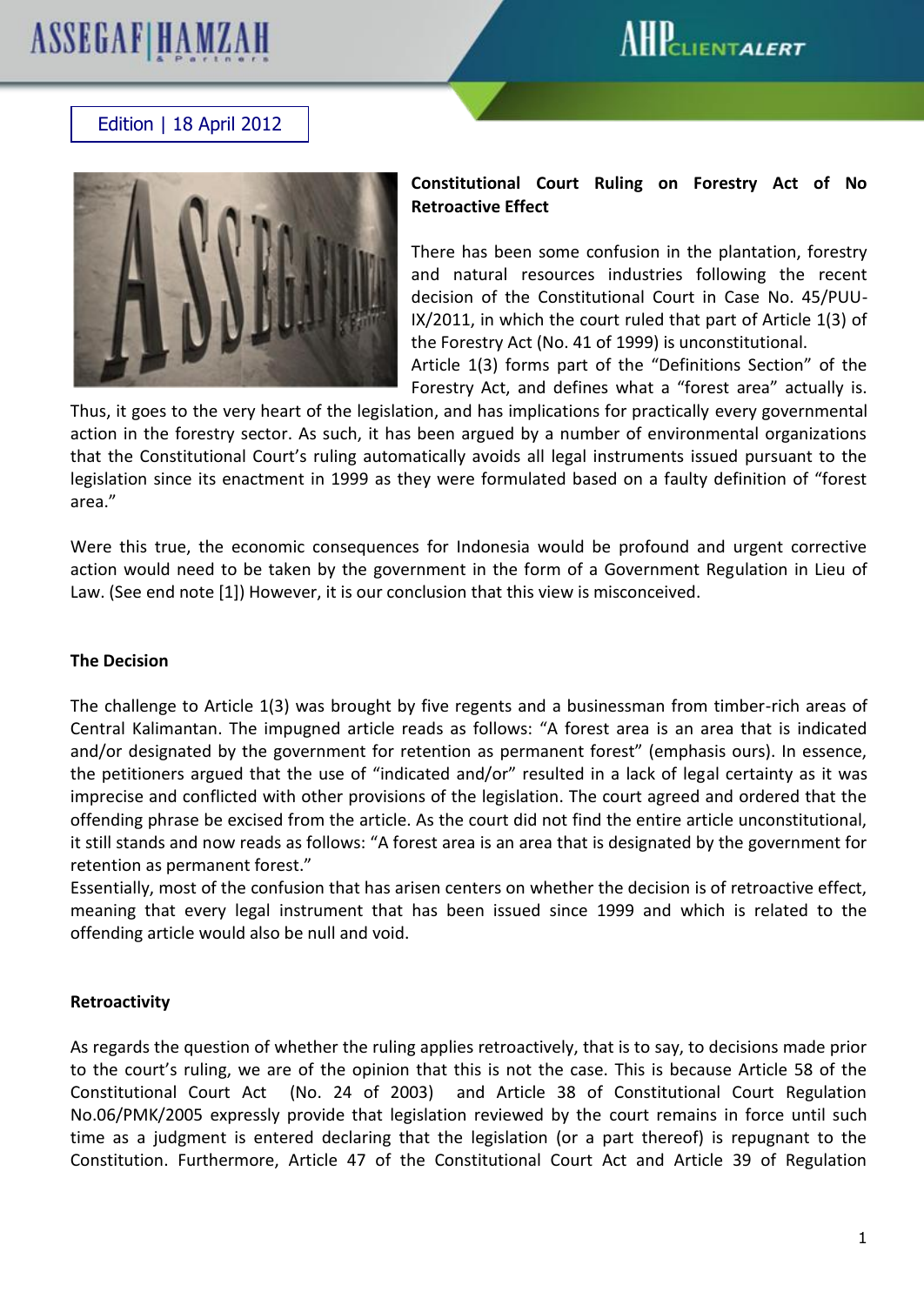No.06/PMK/2005 also expressly provide that the court's decisions only enter into effect on the date of their pronouncement in open court. On that basis, it seems clear that decisions of the court are not retroactive in cases involving challenges to the constitutionality of statutes or statutory regulations. Furthermore, in Indonesian legal theory and practice, should legislation be repealed or be declared unconstitutional, all actions or policies that have been taken based on such legislation remains in effect.

The non-retroactivity of the Constitutional Court's decisions on constitutional matters has been expressly affirmed by the court in a number of high-profile precedents, such as the Antasari case in November 2009:

*Mr. Antasari had been removed from office as head of the Corruption Eradication Commission (KPK) under a provision of the KPK Act (No. 30 of 2002), which stipulated that a KPK commissioner would automatically be removed from office upon being prosecuted for a criminal offense. The court had earlier ruled that this provision was unconstitutional in a case involving two KPK commissioners, Mr. Bibit and Mr. Chandra, who had been similarly removed from office. Mr. Antasari argued that as the offending provision of the KPK Act had been struck down, he should now be restored to his former position. The court, however, refused to hear Mr. Antasari's petition as he had been removed from office prior to Messrs. Bibit and Chandra and the ruling in that case could not be applied retroactively.*

This view was reiterated by the Constitutional Court in 2010 in the Hendarman Supandji case:

*The legitimacy of Hendarman Supandji's appointment as Attorney General was challenged in the Constitutional Court by a former justice minister, Mr. Yusril Ihza Mahendra, who argued on a technicality that the Attorney General's term of office had expired and that therefore decisions made by him were of no legal effect. While agreeing with Yusril that Supandji no longer held office as the Attorney General, the court stressed that all decisions made by him prior to the date of the judgment remained valid and binding.*

However, as always in the law, there are exceptions. In a good example of judge-made law in Indonesia, the Constitutional Court has held on a number of occasions that a decision in a constitutional review case may apply retroactively, despite Articles 47 and 58 of the Constitutional Court Act, provided that this is necessary for the sake of legal expediency and certainty. However, in such cases the court will always make it clear that its decision is to be of retrospective effect.

No such pronouncement was made by the court in this case, and therefore it is clear that the Forestry Act decision is of prospective rather than retrospective effect. Accordingly, the decision only became applicable on 9 February 2012, the date on which it was handed down. Thus, every legal instrument issued pursuant to the Forestry Act prior to the handing down of the court's decision continues to stand and is of valid legal effect. (See end note [2])

#### **Conclusion**

Overall, the Ministry of Forestry appears to be taking the matter lightly and has yet to issue a formal statement on the judgment. However, it is clear that it will need to amend the wording of many of the legal instruments it issues in the forestry sector, including decisions conferring rights over forestland, so as to take account of the Constitutional Court's ruling.